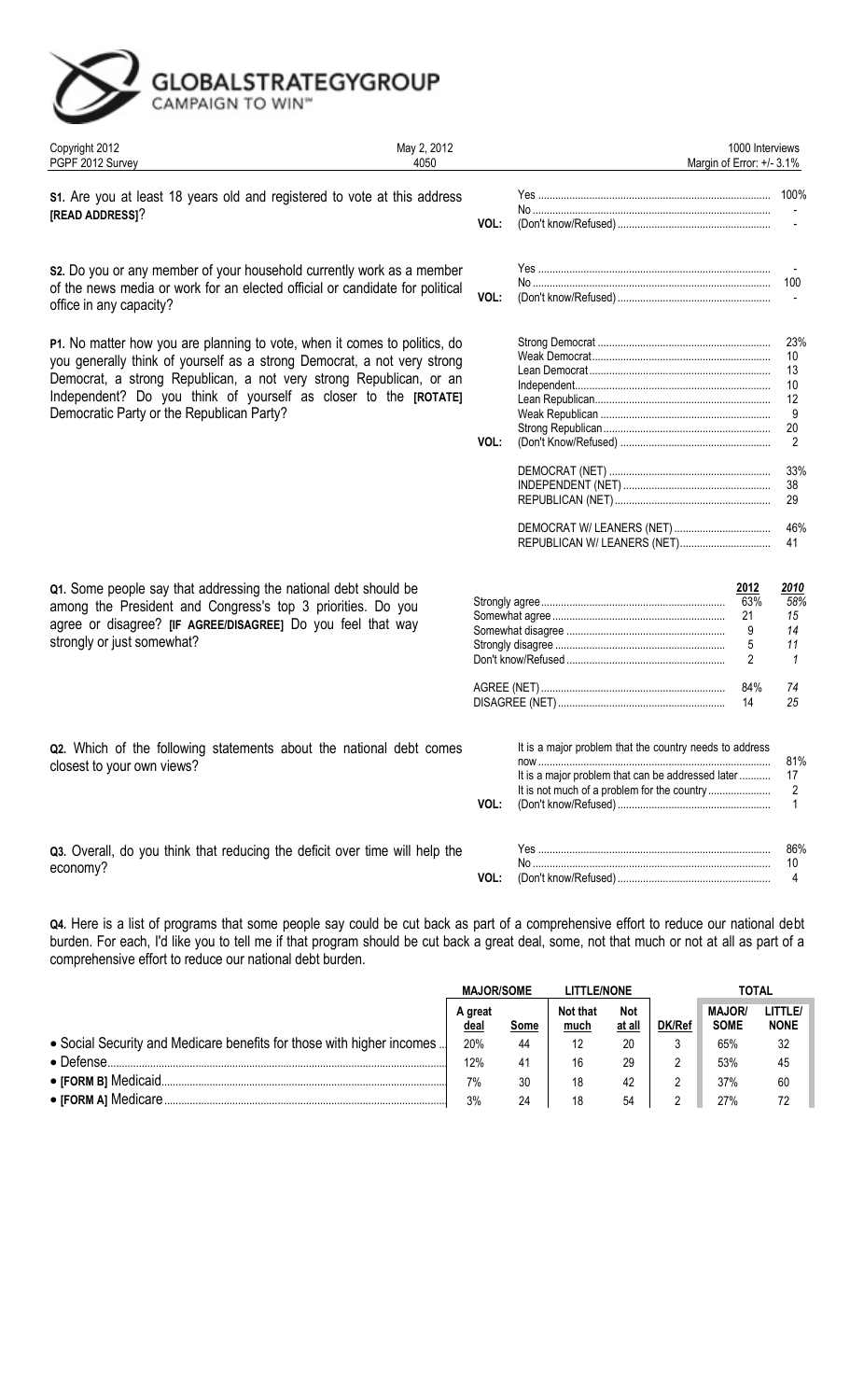**Q5.** Currently our national debt is more than 15 trillion dollars. Please tell me whether you agree or disagree with each of the following statements about the national debt. **[IF AGREE/DISAGREE]** Do you feel that way strongly or just somewhat?

|                                                                                                              | <b>AGREE</b>  |          | <b>DISAGREE</b> |                            |         | TOTAL        |                 |
|--------------------------------------------------------------------------------------------------------------|---------------|----------|-----------------|----------------------------|---------|--------------|-----------------|
|                                                                                                              | <b>Strong</b> | Somewhat | Somewhat        | <b>Strong</b>              | DK/Ref. | <b>AGREE</b> | <b>DISAGREE</b> |
| • [FORM B] We have a responsibility to reduce the<br>national debt burden so it is not left on the shoulders | 76%           | 18       |                 | 2                          |         | 93%          | 6               |
| • [FORM A] The national debt is a burden on our                                                              | 75%           | 18       |                 | 3                          |         | 92%          |                 |
| • [FORM A] We must address the national debt in order<br>to ensure our economic prosperity in the future     | 72%           | 23       | 3               |                            |         | 94%          |                 |
| • [FORM B] This kind of massive borrowing hurts our<br>economy<br>2010                                       | 65%<br>64%    | 24<br>20 | 6               | 3<br>$\boldsymbol{\kappa}$ |         | 89%<br>84%   |                 |

**Q6.** Here is a list of some things that people say could happen if we do not address our national debt. For each, I'd like you to tell me whether it concerns you a great deal, some, not that much or not at all.

|                                                                                                                                                                             | <b>CONCERNED</b>       |      | <b>NOT CONCERNED</b> |               |         | <b>TOTAL</b>     |                                |
|-----------------------------------------------------------------------------------------------------------------------------------------------------------------------------|------------------------|------|----------------------|---------------|---------|------------------|--------------------------------|
|                                                                                                                                                                             | A great<br><u>deal</u> | Some | Not that<br>much     | Not at<br>all | DK/Ref. | <b>CONCERNED</b> | <b>NOT</b><br><b>CONCERNED</b> |
| • [FORM B] The government will have to cut spending on<br>important programs like education and health care                                                                 | 63%                    | 24   | 7                    | 6             |         | 87%              | 12                             |
| • [FORM B] Interest on our debt could become so large that<br>we will have to cut spending on Social Security and<br>Medicare, which could reduce the safety net for those  | 63%                    | 30   | $\mathfrak{p}$       | 5             |         | 92%              |                                |
| • [FORM A] Interest on our debt could become so large that<br>we will have to cut spending on important programs like<br>education, research and training, which we need to | 58%                    | 27   | 7                    | 6             |         | 86%              | 14                             |
|                                                                                                                                                                             | 57%                    | 28   | 8                    | 6             |         | 84%              | 14                             |
| • [FORM A] The government will have to raise taxes to avoid<br>cutting spending on important programs like education                                                        | 52%                    | 27   | 10                   | 9             | 2       | 79%              | 19                             |
| • [FORM B] Concerns from lenders will cause interest rates<br>to skyrocket, making credit card, home and auto loans                                                         | 48%                    | 33   | 11                   | 6             |         | 82%              | 17                             |
| • [FORM A] We could risk a serious financial crisis similar to<br>the one that bankrupted Greece and sent other European                                                    | 47%                    | 33   | 11                   | 7             |         | 81%              | 18                             |

**Q7.** Now I'm going to read you a list of people and groups. For each, I'd like you to tell me whether you approve or disapprove of the job they are doing when it comes to addressing our national debt. **[IF APPROVE/DISAPPROVE]** Do you feel that way strongly or just somewhat?

|                    | <b>APPROVE</b> |          | <b>DISAPPROVE</b> |        |         | TOTAL          |                   |  |
|--------------------|----------------|----------|-------------------|--------|---------|----------------|-------------------|--|
|                    | Strong         | Somewhat | Somewhat          | Strong | DK/Ref. | <b>APPROVE</b> | <b>DISAPPROVE</b> |  |
| • President Obama. | 23%            | 22       |                   | 40     |         | 45%            | 52                |  |
|                    | 11%            | 25       |                   |        |         | 35%            | 53                |  |
|                    | 3%             | 16       |                   |        |         | 19%            |                   |  |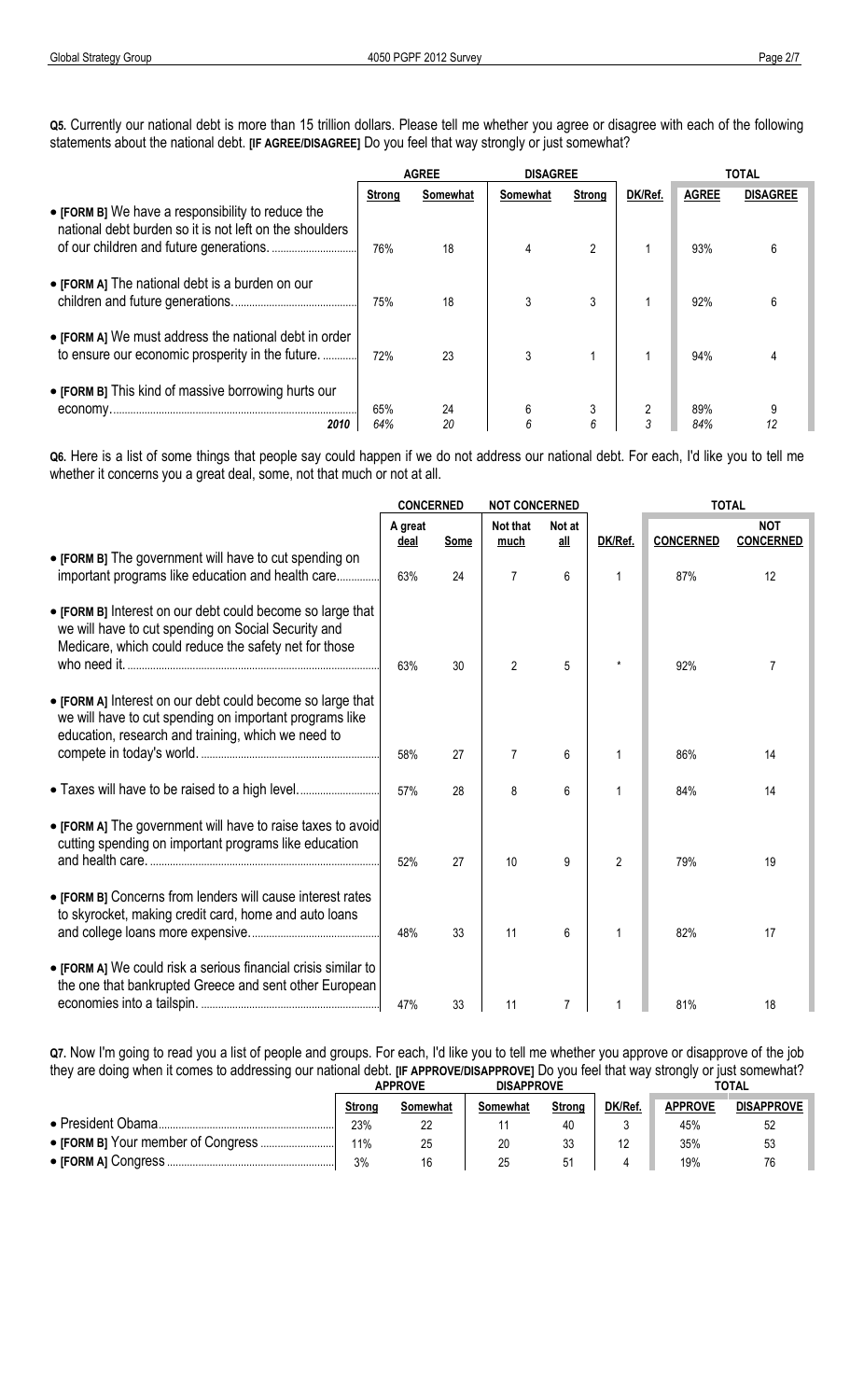**Q8.** Thinking now about what you are hearing from candidates for political office...do you think they are **[ROTATE]** not focused enough on the issue of the national debt, too focused on the issue of the national debt or do you think they spend the right amount of time talking about the issue of the national debt?

**Q9.** And thinking about this year's Congressional election...How important is the issue of the national debt when it comes to your vote for Congress this year?

**Q10.** If you knew that a candidate for Congress supported a bipartisan agreement to address the national debt that included both spending cuts and tax increases, would that make you more likely to vote for that candidate, less likely to vote for that candidate, or would it make no difference in your vote? **[IF MORE/LESS LIKELY]** Would that be much

**[MORE/LESS]** likely or just somewhat **[MORE/LESS]** likely?

Too focused................................................................................................ 12 ............................................................................................... Spend the right amount of time ................................................................ 29 ................................................................................................. Don't know/Refused ................................................................ 6 .................................................................................................................. Extremely important................................................................ 31%................................................................................................................... Very important ................................................................................................ 32 ........................................................................................... Somewhat important................................................................29 .................................................................................................................. Not that important................................................................................................ 5 ...................................................................................... Not important at all ................................................................ ................................ 3 .................................................................................... Don't know/Refused ................................................................ 1 .................................................................................................................. IMPORTANT (NET)................................................................ 91%................................................................................................................... NOT IMPORTANT (NET) ................................................................ 8 .......................................................................................................... Much more likely................................................................................................ 25% ........................................................................................ Somewhat more likely ................................................................ 28 ............................................................................................................... Somewhat less likely ................................................................ 8 ................................................................................................................. Much less likely ................................................................................................ 7 ......................................................................................... Make no difference................................................................29 .................................................................................................................... Don't know/Refused ................................................................ 3 .................................................................................................................. MORE LIKELY (NET)................................................................ 53%................................................................................................................ LESS LIKELY (NET)................................................................15 ..................................................................................................................

Not focused enough ................................................................ 53%..................................................................................................................

**Q11.** Please tell me whether you agree or disagree with each of the following statements. **[IF AGREE/DISAGREE]** Do you feel that way strongly or just somewhat?

|                                                                                                                                                              |               | <b>AGREE</b> | <b>DISAGREE</b> |         |         | TOTAL        |                 |
|--------------------------------------------------------------------------------------------------------------------------------------------------------------|---------------|--------------|-----------------|---------|---------|--------------|-----------------|
|                                                                                                                                                              | <b>Strong</b> | Somewhat     | Somewhat        | Strong  | DK/Ref. | <b>AGREE</b> | <b>DISAGREE</b> |
| • [FORM A] I would like to see Republicans and<br>Democrats work together to solve our long-term fiscal                                                      | 89%           | 8            | 2               | $\star$ |         | 96%          | 3               |
| • [FORM B] Politicians care more about getting re-<br>elected than about doing what is in the best interest                                                  | 71%           | 22           | 5               |         |         | 93%          |                 |
| • [FORM A] Partisan gridlock is a serious problem in<br>Washington.                                                                                          | 69%           | 18           | 5               | 2       | 6       | 87%          |                 |
| • [FORM B] To solve our long-term debt problem,<br>Republicans will have to agree to some tax increases<br>and Democrats will have to agree to some spending | 58%           | 29           | 6               | 6       |         | 87%          |                 |

**Q12.** Thinking now about what you can do...Please tell me whether you agree or disagree with each of the following statements about the national debt. **[IF AGREE/DISAGREE]** Do you feel that way strongly or just somewhat?

|                                                                                                             | <b>AGREE</b> |          | <b>DISAGREE</b> |               |         | <b>TOTAL</b> |                 |
|-------------------------------------------------------------------------------------------------------------|--------------|----------|-----------------|---------------|---------|--------------|-----------------|
|                                                                                                             | Strong       | Somewhat | Somewhat        | <b>Strong</b> | DK/Ref. | <b>AGREE</b> | <b>DISAGREE</b> |
| • [FORM B] I am willing to do my part to reduce the<br>national debt, as long as other people also do their | 67%          | 24       | 4               | 4             | 2       | 91%          |                 |
| • [FORM B] Reducing the national debt will require a                                                        | 66%          | 22       | 6               | 6             |         | 88%          |                 |
| • [FORM A] We each have a responsibility to do our part]                                                    | 55%          | 30       | 5               | 8             | 2       | 85%          | 13              |
| • [FORM A] I am willing to do my part to reduce the<br>national debt                                        | 54%          | 35       | 3               | 6             |         | 89%          |                 |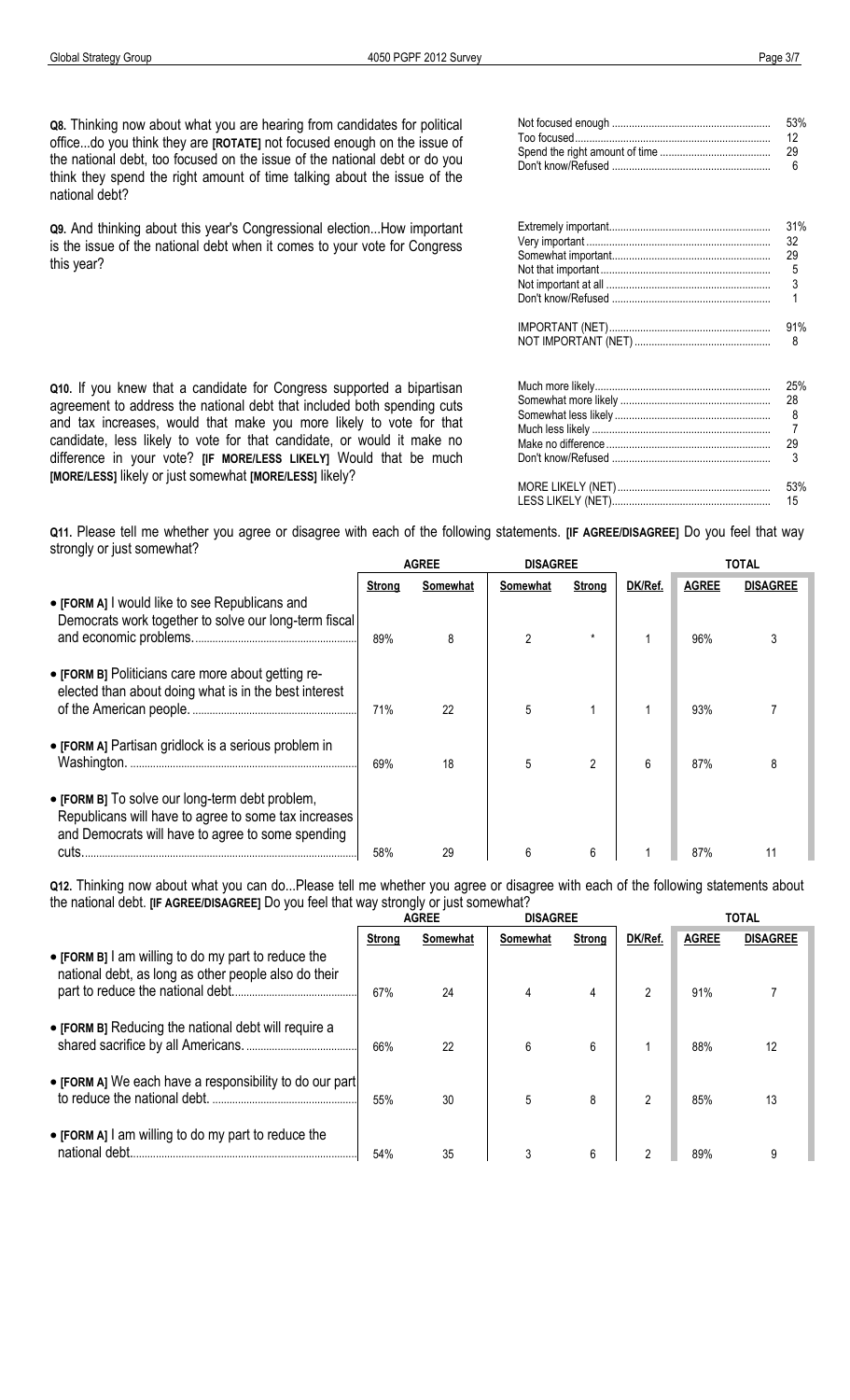Q13. Now I'd like to read you a list of some people and groups. For each, I'd like you to tell me how much you believe that person or group should be asked to contribute when it comes to addressing the national debt. [READ ITEM] Should [READ ITEM] be asked to contribute a great deal, some, a little or not at all to addressing the national debt?

|                                                                      | <b>MAJOR/SOME</b> |      | <b>LITTLE/NONE</b> |               |        | <b>TOTAL</b>                 |                       |
|----------------------------------------------------------------------|-------------------|------|--------------------|---------------|--------|------------------------------|-----------------------|
|                                                                      | A great<br>deal   | Some | Not that<br>much   | Not<br>at all | DK/Ref | <b>MAJOR/</b><br><b>SOME</b> | LITTLE<br><b>NONE</b> |
|                                                                      | 56%               | 37   |                    |               |        | 93%                          | 6                     |
|                                                                      | 54%               | 36   |                    |               |        | 90%                          | 8                     |
|                                                                      | 54%               | 38   |                    |               |        | 92%                          | 6                     |
|                                                                      | 9%                | 62   | 17                 | 11            |        | 71%                          | 28                    |
|                                                                      | 7%                | 63   | 17                 | 11            |        | 70%                          | 28                    |
|                                                                      | 7%                | 67   | 18                 | h             |        | 74%                          | 24                    |
|                                                                      | 4%                | 27   | 28                 | 40            |        | 31%                          | 68                    |
|                                                                      | 3%                | 32   | 35                 | 28            |        | 36%                          | 63                    |
|                                                                      | 3%                | 34   | 32                 | 29            |        | 37%                          | 61                    |
| 011 Changing tonics How comfortable are you with the amount of taxes |                   |      | Verv comfortable   |               |        |                              |                       |

Q14. Changing topics...How comfortable are you with the amount of taxes that you currently pay?

| 50 |
|----|
|    |
|    |
|    |
|    |
|    |
|    |

As you may know, in order to reduce our national debt burden, we will need to cut spending, raise taxes or do some combination of the two. Here are some things individuals said they would be willing to do to do their part to help reduce the national debt burden. For each, please tell me if this is something you personally would be willing to do.

Q15. [FORM A] Would you be willing to pay up to 1% more of your income in taxes to help reduce our national debt burden? VOL:

Q16. [FORM B] Would you be willing to pay up to 1% more of your income in taxes to help protect Social Security and Medicare?

Q17. [FORM A] Would you be willing to give up 1% of your future Social Security benefits to help reduce our national debt burden?

Q18. [FORM B] Would you be willing to give up 1% of your future Social Security benefits so that Social Security is stronger and available for future generations?

| 66% |
|-----|
| 32  |
| 2   |
| 76% |
| 22  |
| 2   |
|     |
| 45% |
| 52  |
| 2   |
| 66% |
| 31  |
| 3   |
|     |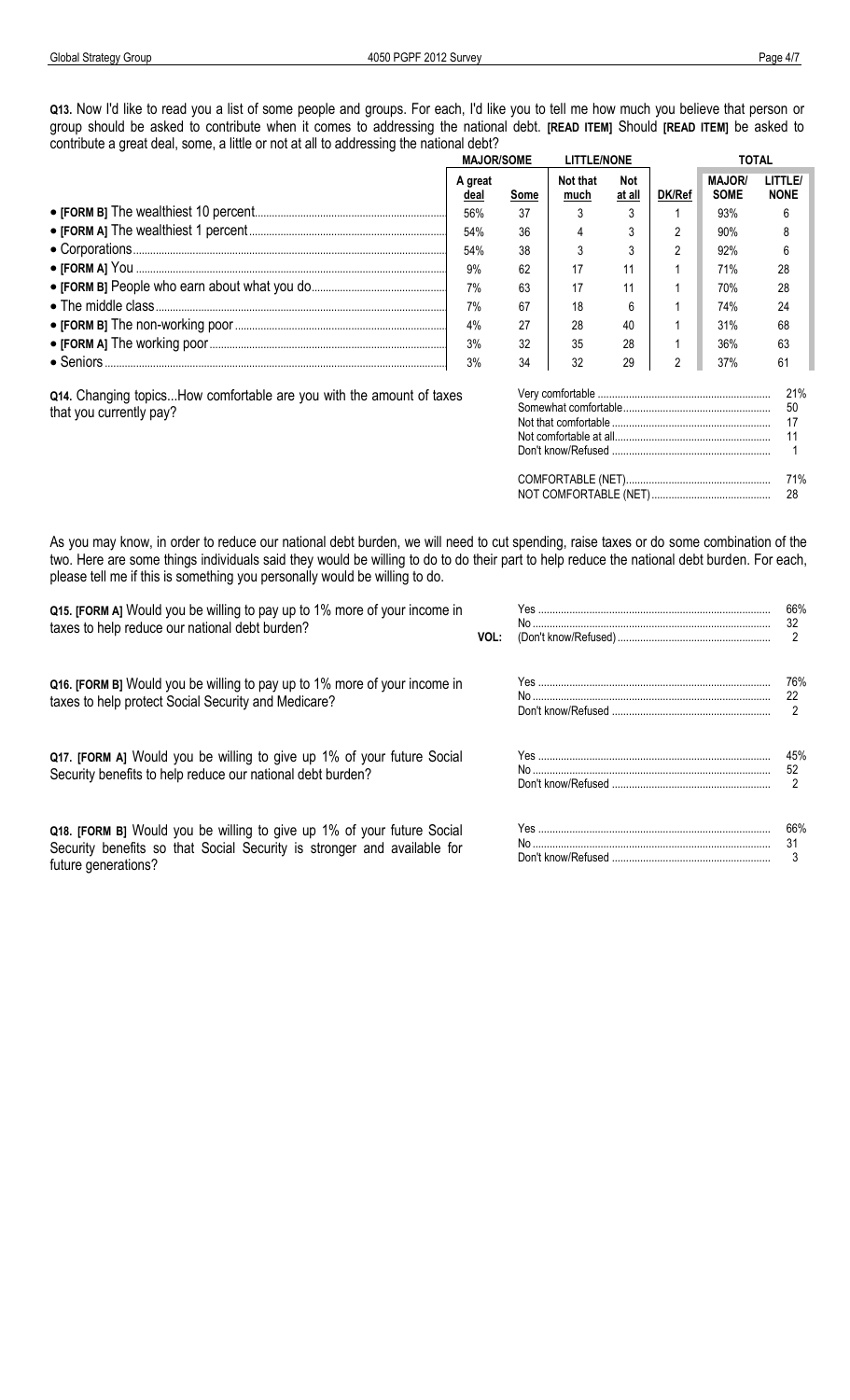**Q19.** Here is a list of proposals that could be part of a comprehensive plan to help reduce our national debt burden. Please tell me whether you approve or disapprove of each of the following proposals. **[IF APPROVE/DISAPPROVE]** Do you feel that way strongly or just somewhat?

|                                                                                                      | <b>APPROVE</b> |          | <b>DISAPPROVE</b> |               | <b>TOTAL</b>   |                |                   |  |
|------------------------------------------------------------------------------------------------------|----------------|----------|-------------------|---------------|----------------|----------------|-------------------|--|
|                                                                                                      | <b>Strong</b>  | Somewhat | Somewhat          | <b>Strong</b> | DK/Ref.        | <b>APPROVE</b> | <b>DISAPPROVE</b> |  |
| • [FORM B] Close tax loopholes for corporations                                                      | 65%            | 20       | 6                 | 8             | 2              | 85%            | 14                |  |
| • [FORM B] Increase taxes on the wealthiest                                                          | 57%            | 21       | 9                 | 12            | $\overline{2}$ | 77%            | 21                |  |
| • [FORM A] Increase taxes on higher income                                                           | 51%            | 24       | 9                 | 14            | 1              | 76%            | 23                |  |
| • Provide smaller, but more accurate cost of living<br>adjustments for Social Security benefits each | 35%            | 41       | 10                | 12            | 3              | 76%            | 21                |  |
| • [FORM B] Eliminate tax deductions for interest<br>paid on home mortgages that are greater than     | 31%            | 26       | 18                | 22            | $\overline{2}$ | 57%            | 40                |  |
| • [FORM A] Reduce eligibility for assistance<br>programs like unemployment, welfare and food         | 28%            | 28       | 19                | 24            |                | 56%            | 43                |  |
|                                                                                                      | 21%            | 23       | 16                | 37            | 3              | 44%            | 53                |  |
| • [FORM A] Increasing taxes on all Americans                                                         | 15%            | 35       | 20                | 29            |                | 50%            | 49                |  |
| • [FORM B] Reduce spending in areas like                                                             | 14%            | 18       | 19                | 47            |                | 32%            | 66                |  |
| • [FORM A] Eliminate tax deductions for interest                                                     | 12%            | 28       | 25                | 30            | 5              | 40%            | 55                |  |

**Q20.** Now I'd like to read you a list of some other proposals that could be part of a comprehensive plan to help reduce our national debt burden. These proposals will only affect people that are currently under the age of 55. Again, please tell me whether you approve or disapprove of each of the following proposals. **[IF APPROVE/DISAPPROVE]** Do you feel that way strongly or just somewhat?

|                                                | <b>APPROVE</b> |          | <b>DISAPPROVE</b> |               |         | TOTAL          |                   |
|------------------------------------------------|----------------|----------|-------------------|---------------|---------|----------------|-------------------|
|                                                | <b>Strong</b>  | Somewhat | Somewhat          | <b>Strong</b> | DK/Ref. | <b>APPROVE</b> | <b>DISAPPROVE</b> |
| • [FORM B] Make more of high-earners' income   | 39%            | 34       | 13                | 10            |         | 73%            | 22                |
| • [FORM A] Reduce Social Security benefits for | 32%            | 33       | 15                | 18            |         | 65%            | 34                |
| • Gradually raise the age at which people can  | 22%            | 24       | 16                | 37            |         | 46%            | 52                |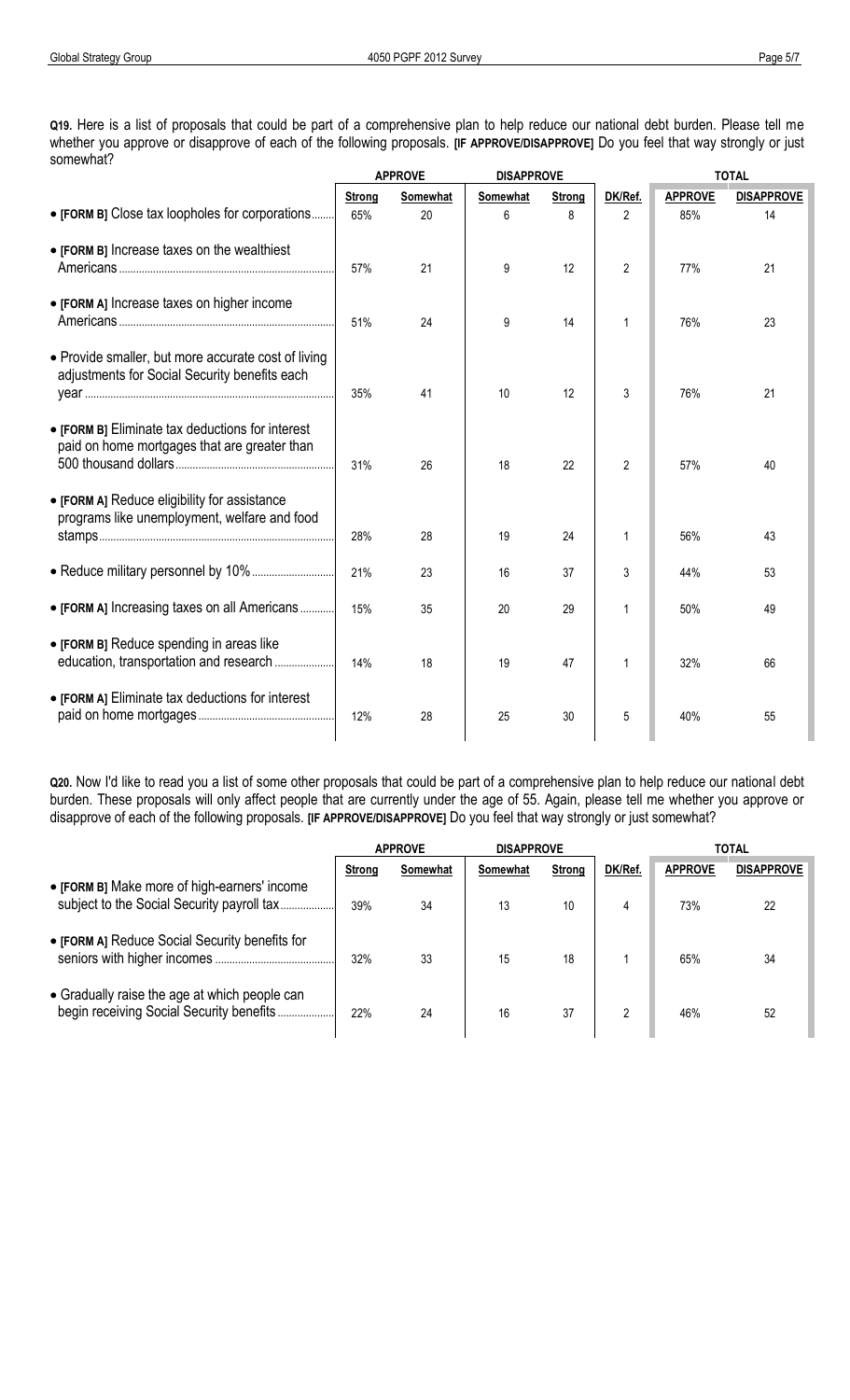Q21. Thinking more about taxes, please tell me if you agree or disagree with each of the following statements. [IF AGREE/DISAGREE] Do you feel that way strongly or just somewhat?

|                                                                                                                            | <b>AGREE</b> |          | <b>DISAGREE</b> |               |         | <b>TOTAL</b> |                 |
|----------------------------------------------------------------------------------------------------------------------------|--------------|----------|-----------------|---------------|---------|--------------|-----------------|
|                                                                                                                            | Strong       | Somewhat | Somewhat        | <b>Strong</b> | DK/Ref. | <b>AGREE</b> | <b>DISAGREE</b> |
| • [FORM A] The current tax system is unfair and too                                                                        | 64%          | 25       | 5               | 3             | 2       | 90%          | 9               |
| • [FORM B] Everyone should be required to pay at least                                                                     | 59%          | 21       | 10              | 10            |         | 79%          | 20              |
| • [FORM B] Americans making more than 1 million<br>dollars should pay more in taxes to help reduce the                     | 57%          | 21       | 8               | 13            |         | 77%          | 22              |
| • [FORM A] Too many people don't pay any income tax                                                                        | 50%          | 21       | 11              | 9             | 9       | 71%          | 20              |
| • [FORM A] Americans making more than 250 thousand<br>dollars should pay more in taxes to help reduce the<br>national debt | 46%          | 24       | 11              | 18            |         | 70%          | 29              |
| • [FORM B] The current tax system does not do enough                                                                       | 36%          | 29       | 15              | 15            | 6       | 65%          | 30              |

Finally I would like to ask you a few final questions for statistical purposes only.

D101. What is your age?

conservative?

| VOL: | 17%<br>25<br>19<br>17<br>20<br>2              |
|------|-----------------------------------------------|
|      | 1%<br>5<br>19<br>4<br>21<br>35<br>13<br>2     |
| VOL: | 8%<br>20<br>25<br>27<br>16<br>5               |
|      | 28%<br>42                                     |
|      | 12%<br>22<br>14<br>24<br>14<br>10<br>4<br>34% |
|      | 38<br>72                                      |
|      | 37%<br>11<br>36<br>9<br>4                     |
| VOL: | 3                                             |

D102. What is the last grade that you completed in school?

D105. When it comes to politics, do you generally think of yourself as very liberal, somewhat liberal, moderate, somewhat conservative, or very

Q22. Do you have a strongly favorable, somewhat favorable, somewhat unfavorable, or strongly unfavorable opinion of the Tea Party Movement? If you haven't heard of them, please tell me and we'll move on.

D170. Thinking of your socio-economic status, would you describe yourself as working class, middle class, or as affluent? [IF MIDDLE CLASS] And would you describe yourself as lower middle class, upper middle class, or somewhere in between?